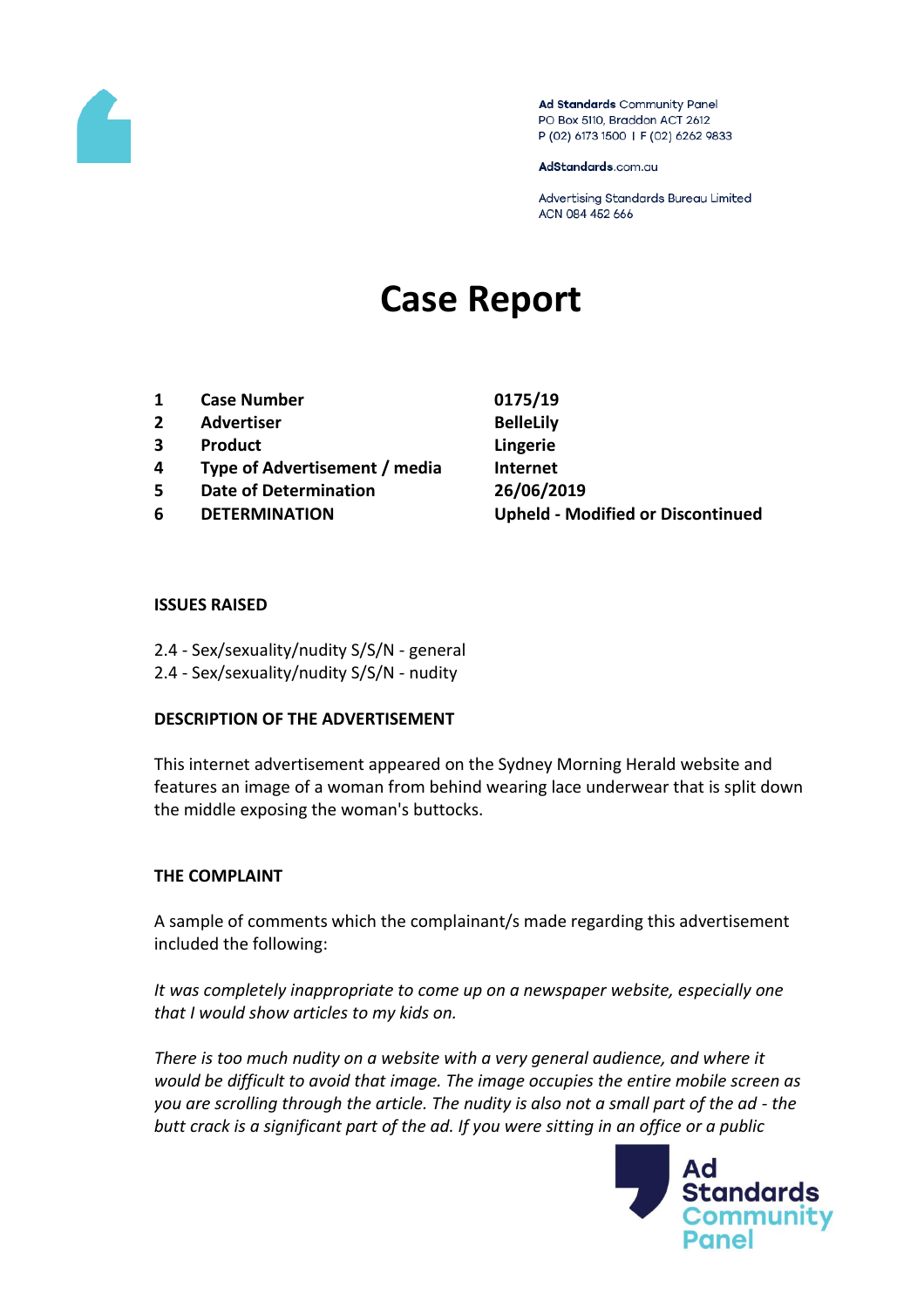

*space reading the article, and someone glimpsed over as you were scrolling over the ad, it would very much look like pornography.*

# **THE ADVERTISER'S RESPONSE**

Comments which the advertiser made in response to the complainant/s regarding this advertisement include the following:

*All lingerie product ads have been cancelled.*

### **THE DETERMINATION**

The Ad Standards Community Panel (the Panel) considered whether this advertisement breaches Section 2 of the AANA Code of Ethics (the Code).

The Panel noted the complainants' concern that the advertisement was inappropriate and looked like porn.

The Panel viewed the advertisement and noted the advertiser's response.

The Panel noted that this internet advertisement appeared on the Sydney Morning Herald website and features an image of a woman from behind wearing lace underwear that is split down the middle exposing the woman's bottom.

The Panel considered whether the advertisement was in breach of Section 2.4 of the Code. Section 2.4 of the Code states: "Advertising or Marketing Communications shall treat sex, sexuality and nudity with sensitivity to the relevant audience".

The Panel considered whether the advertisement contained sex, sexuality or nudity.

The Panel considered whether the advertisement contained sex. The Panel noted the dictionary definition of sex most relevant to this section of the Code of Ethics is 'sexual intercourse; sexually stimulating or suggestive behaviour.' (Macquarie Dictionary 2006).

The Panel noted that this internet advertisement is for lingerie. A woman's bottom is depicted in underpants with the bottom fully visible. The Panel considered that the person depicted in the advertisement did not appear to be engaged in sexual activity of any kind. The Panel considered that the advertisement did not contain sex.

The Panel considered whether the advertisement depicted sexuality.

The Panel noted the definition of sexuality includes 'sexual character, the physical fact of being either male or female; the state or fact of being heterosexual, homosexual or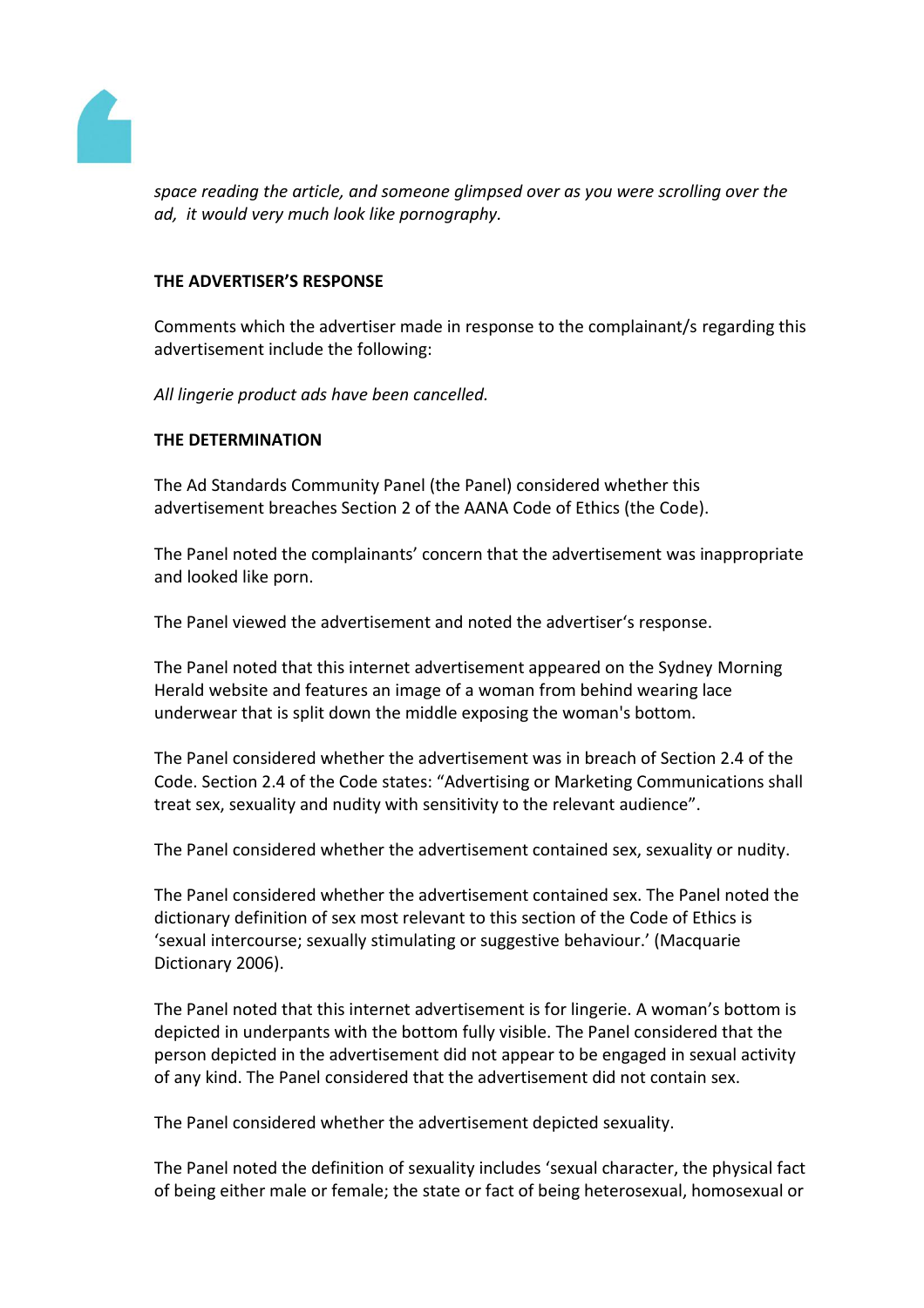

bisexual; sexual preference or orientation; one's capacity to experience and express sexual desire; the recognition or emphasising of sexual matters.' The Panel noted that for the application of the term in the Code, the use of male or female actors in an advertisement is not of itself a depiction of sexuality.

The Panel considered that the underpants depicted in the advertisement may not be suitable for normal daily wear and are more likely to be used in a manner relating to sex. The Panel considered that the overall pose of the woman and the image of sexually suggestive lingerie is a depiction of sexuality.

The Panel considered whether the advertisement contained nudity and noted that the dictionary definition of nudity includes 'something nude or naked', and that nude and naked are defined to be 'unclothed and includes something 'without clothing or covering'. The Panel considered that the Code is intended for the Panel to consider the concept of nudity, and that partial nudity is a factor when considering whether an advertisement treats nudity with sensitivity to the relevant audience.

The Panel considered that the woman's bottom is the focus of the advertisement, and that this is a depiction of nudity.

The Panel considered that although it is reasonable for an advertiser to depict the product being promoted, the depiction should be treated with sensitivity to the relevant audience.

The Panel considered the meaning of 'sensitive' and noted that the definition of sensitive in this context can be explained as indicating that 'if you are sensitive to other people's needs, problems, or feelings, you show understanding and awareness of them.' (https://www.collinsdictionary.com/dictionary/english/sensitive)

The Panel considered that the requirement to consider whether sexuality and nudity is 'sensitive to the relevant audience' is a concept requiring them to consider who the relevant audience is and to have an understanding of how they might react to or feel about the advertisement – the concept of how subtle the nudity is or might be is relevant to the Panel considering how children, and other sections of the community, might consider the advertisement.

The Panel noted that this image appeared as an advertisement on the Sydney Morning Herald website. The Panel considered that the relevant audience for this advertisement is most likely to be predominately adult. The Panel considered however that many people view this website during their commute or at work, and that an advertisement depicting a woman's mostly bare bottom would be considered by most members of the community to be inappropriate for such environments.

The Panel considered that the advertisement did not treat the issue of nudity with